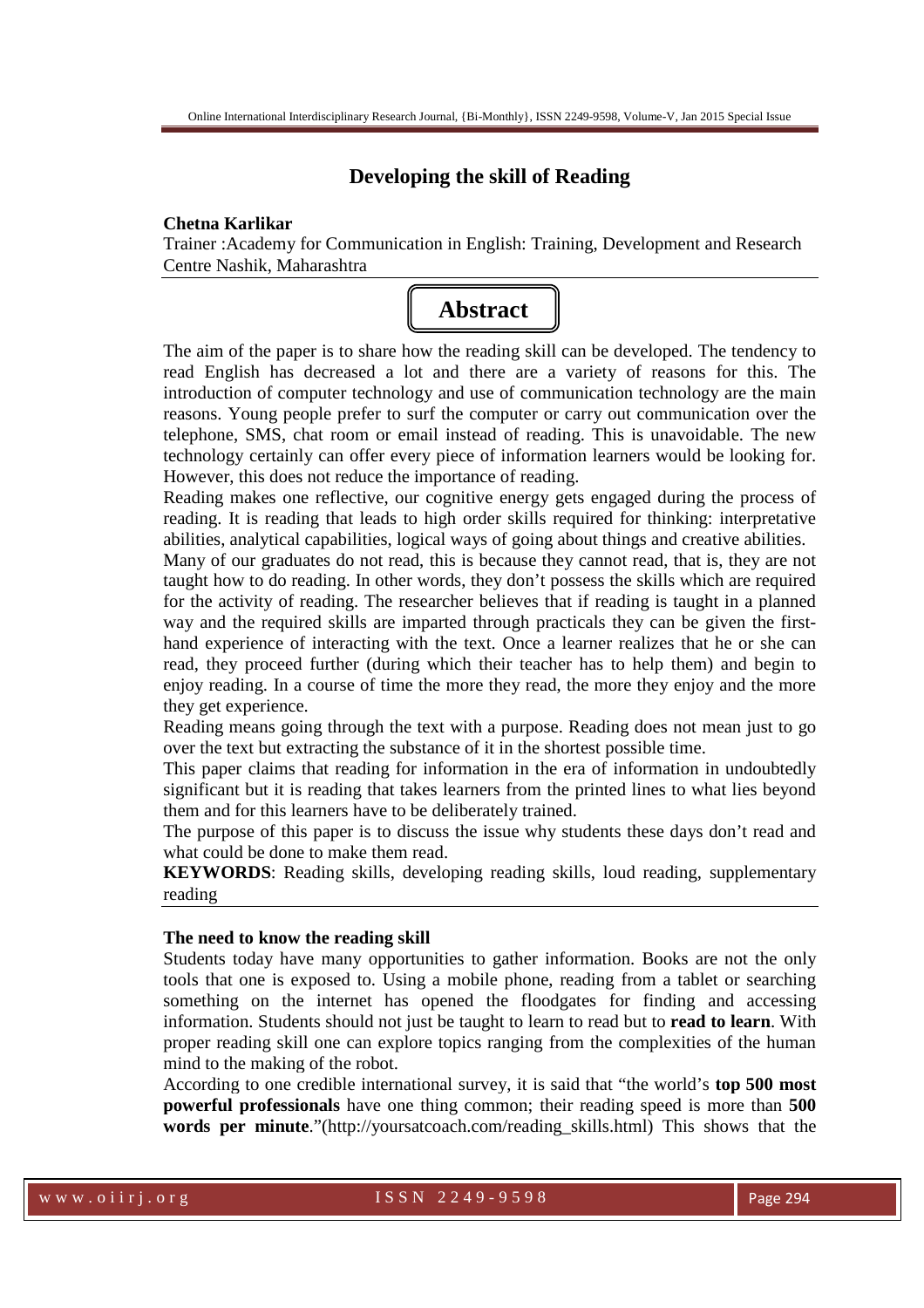ability to read is essential in today's world. A person's reading skill is responsible for increasing one's ability to learn and whip through volumes of information. The ability to read gives an edge over others by making it possible for one to go through piles of papers quickly. During one's professional life one has to read various documents. Whether one is a doctor, lawyer, businessman, engineer, scientist, proofreader, teacher or student doesn't matter. If the person is not a skilled reader one cannot cope up with the increasing work load and may find it difficult to finish the work in time. A lawyer has to go through all the case files before preparing for any case. To go through the files one has to be fast and also at the same time understand what one is reading.

According to the National Institute of Child Health and Human Development, "Reading is the single most important skill necessary for a happy, productive and successful life." (http://everydaylife.globalpost.com/importance-reading-skills-14778.html)

Educational researchers have found that there is a strong relation between reading and academic success. It is seen that a student who is a good reader does well in studies than the student who is a weak reader. The more supplementary reading one does, the more it is helpful for the student to do well in the exam. Weak readers are unable to do well in the exam as compared to the good readers. (http://esl.fis.edu/parents/advice/read.htm)

These days one needs excellence to be valued in the job market. Only marks do not help a person get a job. It is the knowledge not only of one's own subject but also of other subjects that helps secure a good work position. Major Multi Nationals see the practical knowledge of the candidate and then select the person for the job.

Some outstanding personalities are well read. Well-read people aim for excellence. Excellence is voluntary that's why not many people tend to read. Dr APJ Abdul Kalam has said - *"Learning gives creativity, creativity leads to thoughts, thoughts provide knowledge and knowledge makes you great."* To learn and to gain knowledge one needs to read. And it is reading that eventually makes a person great.

### **What does reading mean**

"Reading" means reading any text with maximum comprehension. The text could be of any type: in print, electronic form, newspaper, magazine, etc.

## **Why don't students read?**

The researcher has come across, during her classroom interactions at various levels, that there are these following kinds of readers:

- 1. The students who know how to read and they read a lot but their number is microscopic and usually they were not found going beyond what they are supposed to do for the exam.
- 2. Those students who know how to read, but cannot read for various reasons, mainly on account of regular distractions like TV, computer and whiling away their time in something which is of no use for their self-improvement.
- 3. Those students who do not know how to read at all, neither do they have any awareness that they have no ability to read. They enjoy bliss in their ignorance.

The main focus of this paper is on the second and the third type of students and how to make them acquire the reading skill and develop among them the reading habit.

There are various reasons why students don't read. The most common reason that the researcher has found is that **learners don't like reading**. They feel bored and **do not have patience to read huge books**. A majority of students cannot enjoy reading because they have no ability to read. In the experiment conducted the researcher found that when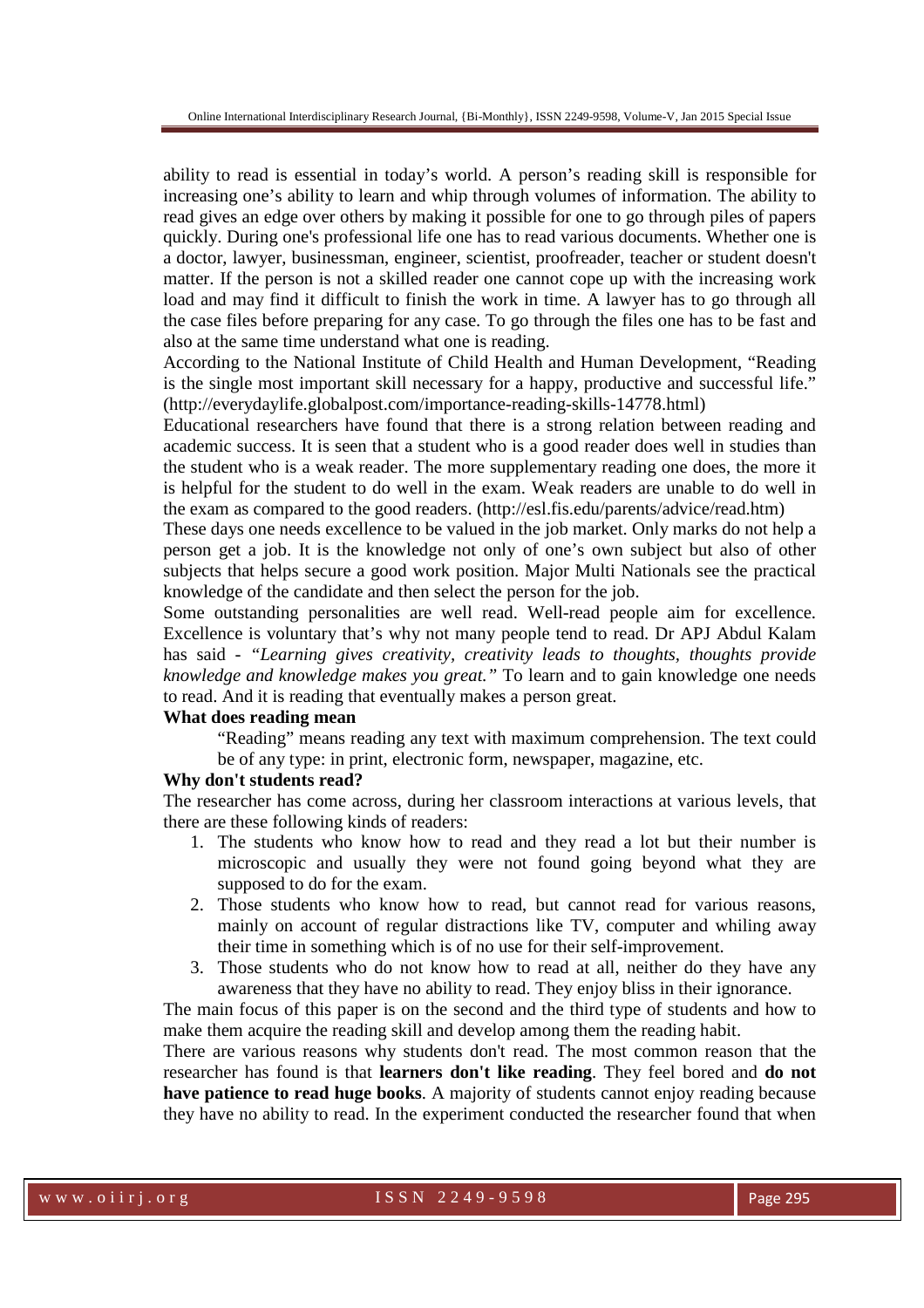the learners are told to read a small passage or a news item or even the advertisement they were not able to do it because in the very first few lines they would come across vocabulary items alien to them. The lack of vocabulary items made them lose their confidence and the whole exercise of sitting and reading appeared to them absolutely futile.

The next very common reason has been that students **don't find time to read** because of lots of distractions in their daily life. A lot of their time is consumed by the stressful situations of submissions, completion of assignments, anxiety for preparing for the exam and the fear of uncertainty in the job market that lurks at the back of their minds. Some of the students and even teachers have also been found saying that they have "more important things to do" than reading any kind of book. (Grabe, W, Dilemmas for the Development of Second Language Reading Abilities, in Richards, JC, Renandya, WA, Cambridge University Press 2002, **Methodology in Language Teaching, An Anthology of Current Practice**)

The third important factor that dissuades them is there aren't many books which can interest them and if there are, many students do not know how to choose from them. There is a great need therefore to guide the students what they should read. It has been found that in a large number of colleges the books issued to students are only the textbooks. There are hardly any books the libraries have for supplementary reading and there is hardly any college which offers the facility of issuing extra books for extra reading.

In addition to this, our libraries are yet to think of providing space for students where they can choose the books they wish, sit comfortably and carry out the reading activity to their satisfaction.

### **Experiments to develop reading skills**

The researcher conducted a survey and found that students don't read because **they can't read**. **They have never been taught reading**. It's common knowledge that teaching reading has no space in our teaching and learning system, neither has it any significance in our evaluation system. Very few teachers encourage extra reading other than the syllabus. Students have not been taught how to look up references and how to make use of the library. They are never taught how to go about the text. Supplementary reading apart, students are notable to read even their own textbooks.

The result of all this is - students lack confidence because they are not exposed to new ideas which can activate their creativity. The increasing competition demotivates them. The student's imagination power does not develop and they tend to become cynic and inactive. The desire to discover new things gradually dies away. Therefore, in the globalized context they do not have the guts to get into competition. But can our students survive this way? The answer is 'no'. To make our students good readers, we have to teach them how to read.

There is a small group of students, particularly from the English medium background, who love to read, but many of them don't read the right books and are carried away by those which they shouldn't read. They are carried away by detective novels, crime stories and science fiction and also books that help improve their general knowledge. Students also love to go through magazines based on various topics like health, fashion, cars, etc. The English background students are motivated to a considerable extent. To develop the reading habit among them, therefore is not very difficult. "However, the availability of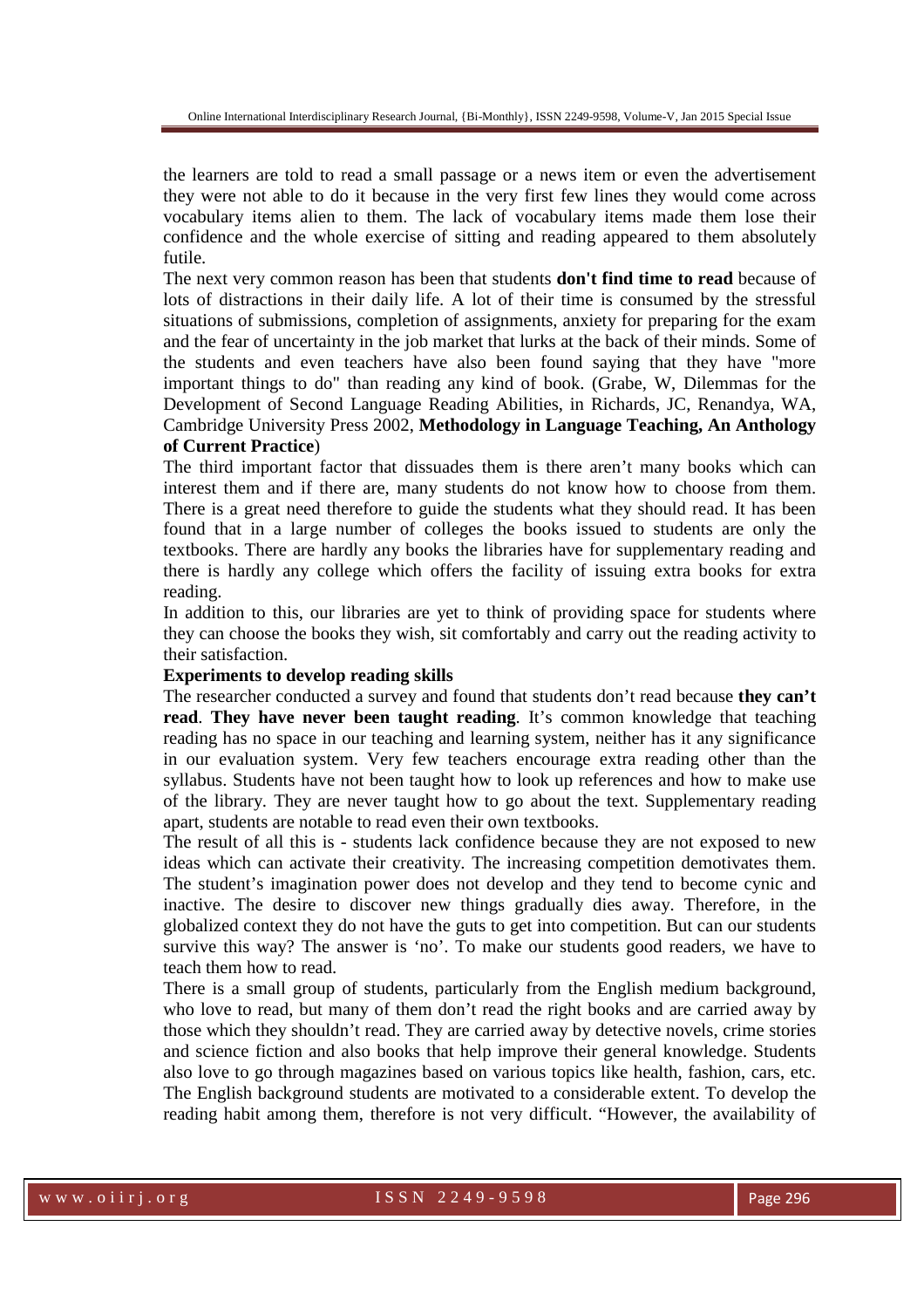materials that they do like to read can make a lot of difference. These learners usually do not read much. To get them hooked on reading, they need access to a good collection of books and other materials that they want to read. Unfortunately, the kind of material that these students are more likely to pick up (eg: ghost stories, comics, and the like) may be hard to find, or even nonexistent, in schools."(Richards, Thatcher, Shreeves, Timmons, & Barker, 1999;Worthy, Moorman, & Turner, 1999; in Richards, JC, Renandya, WA, Cambridge University Press 2002, **Methodology in Language Teaching, An Anthology of Current Practice**, page number 296)

Some students like stray reading but it is done for passing the time and not much learning takes place from it. There are very few students who do serious reading.

The students are never made to read and the teachers never correct them or help them. In short, **reading is never taught as a skill**. And the students **never get the first-hand experience of what reading actually means**. "We are less likely to be successful in encouraging our students to read if we ourselves do not read. This advice is particularly important when first beginning an Extensive Reading Programme. We can show students the books or other materials we have just read or are reading, let them see us read silently, and read aloud to them from our favourite materials. This sends a strong message that we value reading and that our students should do the same." (Campbell, 1989; in Renandya, WA & Jacobs, GM, Extensive Reading: Why Aren't We All Doing It? In Richards, JC, Renandya, WA, Cambridge University Press 2002, **Methodology in Language Teaching, An Anthology of Current Practice**)

As a researcher, it was noticed that a majority of the teachers are not well read. Therefore, they weren't able to add novelty to their lectures. Students complaint that there are times that they have no desire to attend any type of lectures in college. Students always expect their teachers to have more knowledge than what they have after reading the books related to the subject of their study.

### **The Reading skill and learning of English**

The ability to read is directly related to the acquisition of English. It is the only channel apart from listening through which a learner receives English. The more it is received the more competent one can become. In this sense, reading has a definite pedagogical purpose. Reading thus plays an important role in learning of English.

However the question is - How to make our students get the first-hand experience of reading? How to develop their reference skills?

The researcher conducted a survey of 30 students. Maximum students were from the vernacular medium and only eight students had an English background. Out of the 30 students only fifteen students listened to English news or songs. 12 students said they read occasionally. Only four students were confident to write in English. When asked the reason why they didn't read, more than fifty percent of the students said they didn't read because they would not understand what they read. They found it difficult to understand the text given to them for reading. There was not even a single student who read the newspaper daily. Only one person did supplementary reading that too not regularly. And three students referred to books other than the prescribed one.

The same thing was done with a few more groups. It was found that a large number of students had no ability to read because they did not know how to read. This was because they were never taught how to read with speed and with understanding.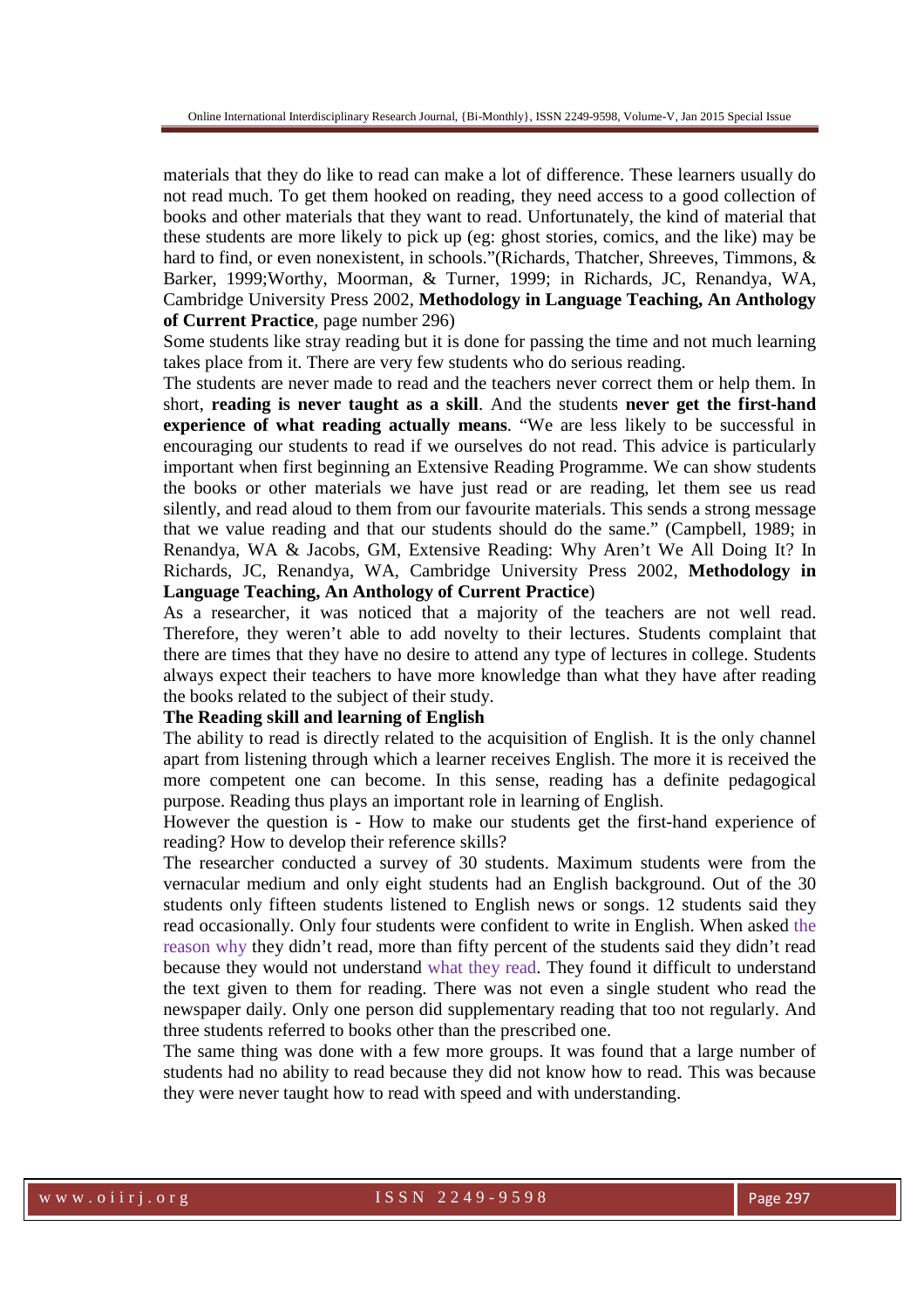Usually the students are asked to sit and go through the newspaper. When they are given the newspaper, they make an attempt to read. In the course of time, they are told to read anything that they find interesting. They do the same exercise every day for sometime. When it is done regularly they develop the capacity to sit. Initially they are not able to even look at the newspaper, but eventually they become bold enough to do it. Later they are told to look only at pictures and read the small captions given below the pictures and correlate the pictures with the captions. So even if they do not understand all the words given in the caption they are able to relate to it because of the pictorial context. Slowly they start reading advertisements, comic strips or pictures of some happenings like a meeting or strike, a procession or an accident.

After doing this activity the students realize that they can learn English from it and they try to read some news items on their own. If they have any problem I'm always there to guide them. The students can be told to go through different books and look for short stories. The stories could be from anywhere, Aesop's fables, Panchatantra, Ramayana, etc. The stories are not more than a page or so. They are asked to bring at least one story every week. Some of them share a story aloud in front of the class. If they are unable to tell the story then they are asked to read it aloud. In this way, the researcher has tried to teach them loud reading which includes stress patterns, pronunciation, intonations, rhythm. When they begin to enjoy loud reading they do it more, this is how their reading habit is developed. The students are also asked to pick up interesting sentences which have specific expressions. Slowly they get trained in identifying the beauty spots of the text. If they find any difficult words or phrases, they are directed in how to refer to a dictionary. The dictionary habit also develops with the reading habit. This activity includes a blend of reading from the books and using the technology as well- like referring to the cell phone dictionary while reading a book etc.

The students are exposed to different types of materials so that they become familiar with different kinds of genre and accustomed to reading for different purposes and in different ways.

**Conclusion**: If the liking for reading is developed in a controlled way and if it is monitored properly the researcher has found that students can go for free reading. If they try on their own they get more confidence. They may read any type of book they want. The book could be a recipe book, a magazine, a novel, a journal, some article, a book on fashion, picture album with captions, book on design, drawing, arts and architecture, etc. The books which are simple, interesting and within the experience of the learners attract them.

These are tried techniques illustrated in this paper and it has enabled to gain confidence to say that if these techniques are properly deployed students do develop liking for reading and in course of time they become good readers which ultimately contributes to their ability to express effectively.

### **References**

Campbell, A, Tata McGraw Hill 1972, *Teaching English as a Foreign Language*, McGraw Hill.

Grabe, W, Dilemmas for the Development of Second Language Reading Abilities, Richards, JC, Renandya, WA, Cambridge University Press 2002, *Methodology in Language Teaching*, An Anthology of Current Practice.